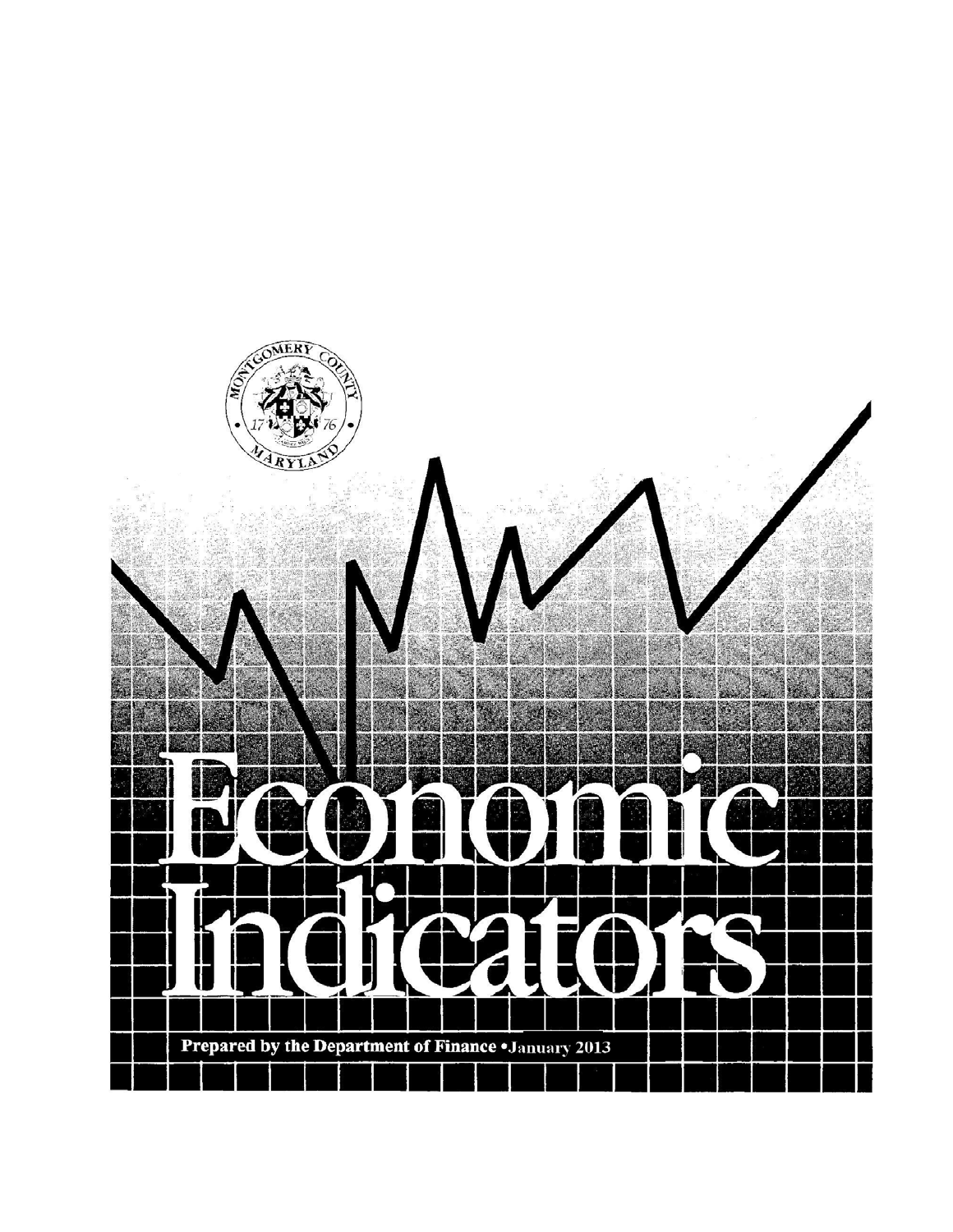*The purpose of this report is to keep policy makers apprised of changes in the national and local economies that the Montgomery County Department of Finance believes may impact current and/or future revenues and expenditures.*

*This report is also available through the Internet on the Montgomery County Web Page: http://www.montgomerycountymd.gov*

*For questions regarding this report, please contact:*

*David Platt Chief Economist Montgomery County Department of Finance 255 Rockville Pike, Suite L-15 Rockville, Maryland 20850*

*Phone:(240) 777-8866 Fax: (240) 777-8954 Email: David.Platt@montgomerycountymd.gov*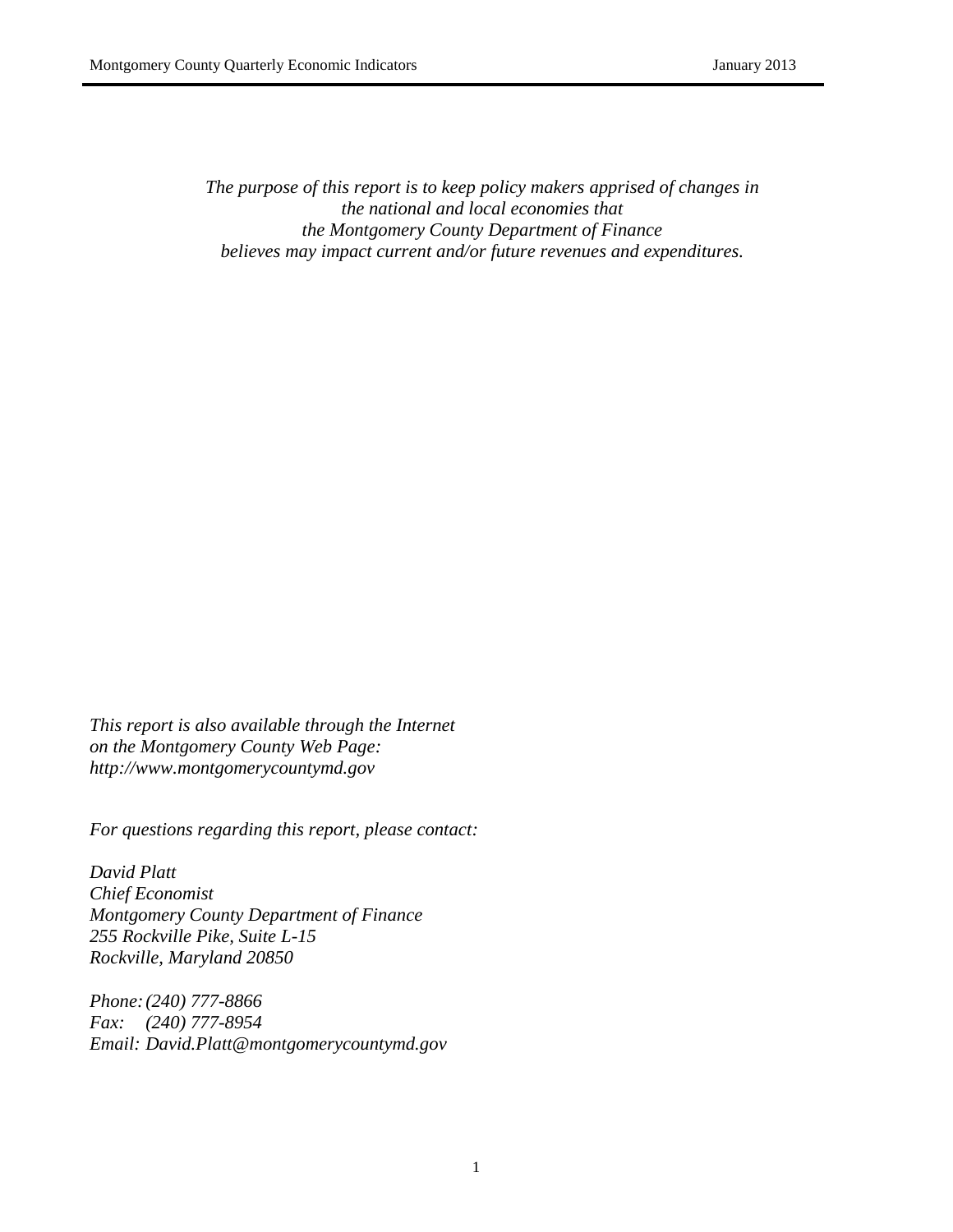# **NATIONAL ECONOMY**

According to the revised estimate from the Bureau of Economic Analysis (BEA), U.S. Department of Commerce, gross domestic product (GDP) increased at a 3.1 percent seasonally adjusted annual rate during the third quarter of 2012. That increase follows twelve consecutive quarters of growth since the end of the recession in June 2009. Based on the December *WSJ* survey (January  $4 - 8$ ), fifty economists surveyed expect economic growth to increase 1.6 percent, on average, during the fourth quarter of 2012 (October to December) – up slightly from the December forecast of 1.3 percent – and increase another 1.7 percent for the first quarter of this year – down slightly from the November forecast of 1.9 percent. The survey of economists expect the jobless rate to be at 7.0 percent at the end of 2014 and that inflation pressures will remain subdued into 2014.



Following its meeting on December 11 and 12, the Federal Open Market Committee (Committee - FOMC) of the Federal Reserve stated in its press release that economic activity and employment "have continued to expand at a moderate pace in recent months. Although the unemployment rate has declined somewhat since the summer, it remains elevated." The December unemployment rate remained at 7.8 percent – the same rate as in November. The FOMC continued to state that "household spending has continued to advance" (real personal consumption expenditures increased 1.6 percent during the third quarter) "and the housing sector has shown further signs of improvement" (residential investment increased 13.5 percent during the third quarter, the sixth consecutive increase). However, the Committee "remains concerned that, without sufficient policy accommodation, economic growth might not be strong enough to generate sustained improvement in labor market conditions. Furthermore, strains in global financial market continue to pose significant downside risks to the economic outlook."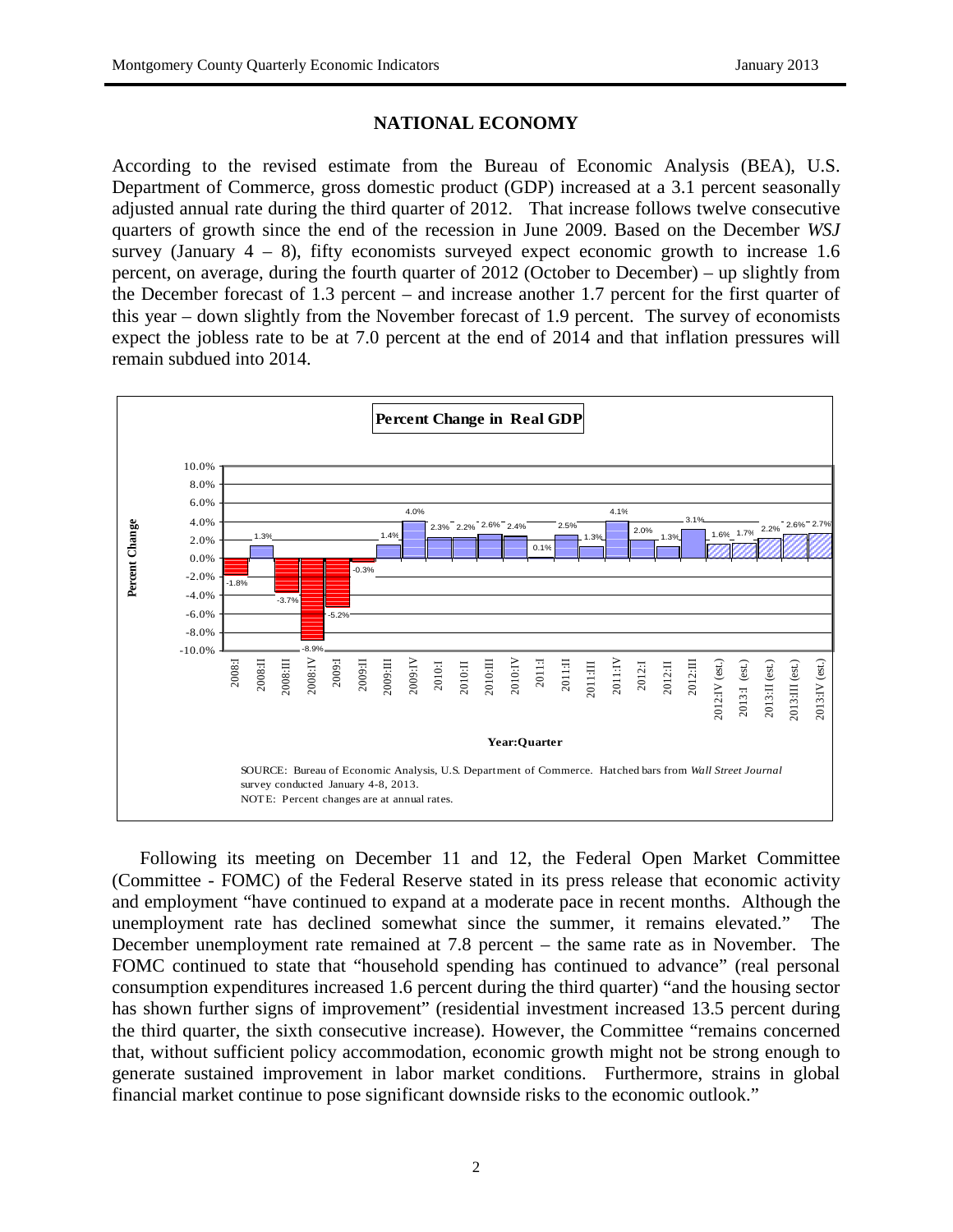Data released by BEA for the third quarter showed that the modest increase in real GDP was attributed to an increase in personal consumption expenditures (↑1.6% - up from the 1.5% during the second quarter, exports (↑1.9% - down from the 5.3% during the second quarter), residential fixed investment (↑13.5% - up from the 8.5% during the second quarter) and federal government spending ( $\uparrow$ 9.5% primarily due to defense spending and up from the decline of 0.2 percent during the second quarter).

Real final sales of domestic product, which measures aggregate demand and is GDP less the change in real private inventories, increased 5.2 percent during the third quarter compared 3.3 percent during the second quarter. Real final sales are a good measure of future production. If the growth rate in real final sales exceeds the growth rate for GDP over an extended period of time, it indicates strong demand and an expansion of the national economy. FOMC anticipates that the growth rate of real GDP would increase somewhat in 2013 and again in 2014. Economic projections provided by the members of the Federal Reserve Board estimates the change in real GDP to range between 2.3 and 3.0 percent during 2013 and between 3.0 and 3.5 percent during 2014. The average forecast by the respondents to the WSJ survey in January estimate real GDP to grow 2.3 percent in 2013 and 2.9 percent in 2014 – the lower end of the range estimated by the Federal Reserve Board for 2013 and below the lower end of the range for 2014.

According to economic analysts, business spending usually increases before consumer spending as the economy expands. However, spending on equipment and software decreased at a seasonally adjusted annual rate of 2.6 percent during the third quarter – the first decrease since the second quarter of  $2009$  ( $\downarrow 8.6\%$ ) – the end of the recession. Consumer spending as measured by personal consumption expenditures (PCE) increased 1.6 percent at a seasonally adjusted annual rate during the third quarter which suggests that consumer spending rather than business spending was the economic driver during the third quarter of last year. The quarterly increase in residential construction (↑13.5%) was the sixth consecutive quarterly increase.

Sales of existing homes increased 5.9 percent from October to November of last year and increased 14.5 percent over November 2011. Median home prices for existing homes also increased in November over October (↑2.1%) and 10.1 percent over November 2011. Average prices increased 2.2 percent in November from the previous month and 9.1 percent over November 2011. The inventory-to-sales ratio for new homes for sale was 4.8 in November and was below the five-month level for the first time since October 2005.

According to the Bureau of Labor Statistics, total nonfarm employment increased by 155,000 in December and grew by an average of 153,000 per month during 2012 – the same average monthly gain during 2011. Total private employment rose by 168,000 in December. In 2012, total private employment jobs averaged 159,000 per month, compared to an average monthly gain of 175,000 in 2011. Government employment was little changed in December. However, the government sector shed an average of 6,000 per month in 2012 but reflects a deceleration over 2011 when the sector lost an average of 22,000 jobs per month.

According to the minutes from the December meeting, "to support continued progress toward maximum employment and price stability, the Committee expects that a highly accommodative stance of monetary policy will remain appropriate for a considerable time after the asset purchase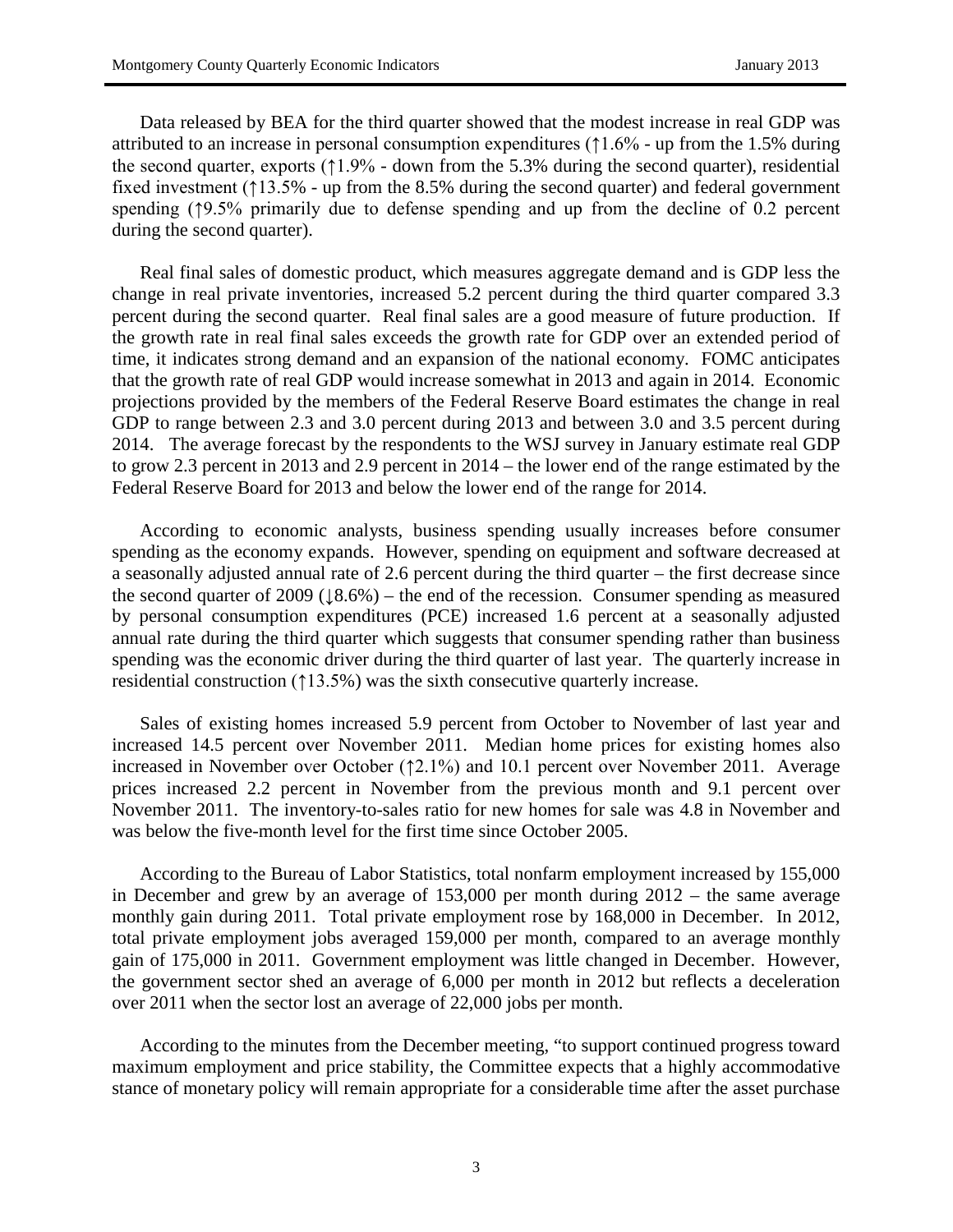program ends and the economic recovery strengthens." The Committee will continue purchasing additional agency mortgage-backed securities at a pace of \$40 billion per month ("QE3"). The Committee also will purchase longer-term Treasury securities after its program to extend the average maturity of its holdings of Treasury securities is completed at the end of the year, initially at a pace of \$45 billion per month ("Operation Twist"). The Committee adopted to keep the range of the targeted federal funds rate at 0 to 0.25 percent and remains there as long as the unemployment rate remains above 6.5 percent. The futures market for 30-day federal funds anticipates that the monthly effective federal funds rates will range between 0.13 and 0.15 percent through December 2013.



The stock market experienced volatility during 2012. However, three of the four market indicators – Standard & Poor's 500 (S&P 500), NASDAQ, and the Russell 2000 indices – all experienced double-digit growth and the Dow Jones Industrial Average increased 7.3 percent in 2012. While the stock market experienced its best performance in two years, those increases were attributed to a strong first quarter growth (January – March '12). Excluding the growth during the first quarter, the stock market, as measured by the S&P 500 Index, increased a meager 1.3 percent, and the NASDAQ decreased 2.3 percent.

As stated previously, the stock markets experienced volatility during 2012. The volatility in the stock market is reflected in the Chicago Board of Options Exchange's Market Volatility Index (VIX) known as the "fear index." The index is one measure of the market's expectation of stock volatility. Over a one month period beginning on May 14, 2012, the VIX closed at or above 20 until June 15 – during the second quarter of 2012. During the second quarter, all four stock indices experienced their largest decline during that period. Since that time, the VIX remained below the 20 level. The question is whether the modest rally in the equity market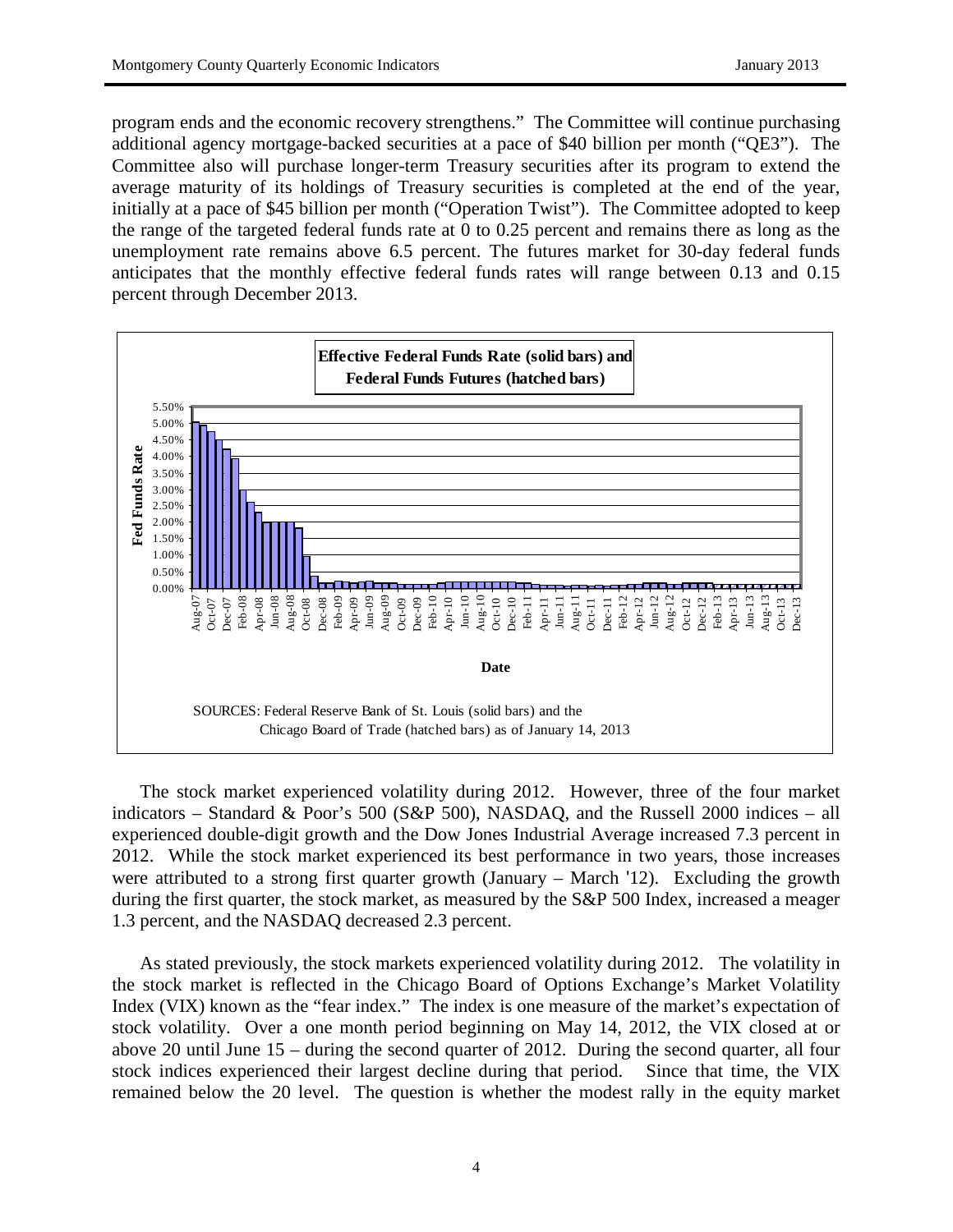during the fourth quarter of last year led to lower risk taking by investors as measured by the VIX or has the lower VIX led to a rally in the equity market.



#### **REGIONAL ECONOMY**

According to the employment data from the Bureau of Labor Statistics, U.S. Department of Labor, the Washington area economy is experiencing the same pattern that is being reflected in national trends, although not as vulnerable to the effects of the recent national recession. Compared to the national unemployment rate at 8.1 percent in 2012 (not seasonally adjusted), the estimated region's unemployment rate was 5.4 percent (not seasonally adjusted). Over the past ten years, the changes in the region's unemployment rate have followed the same pattern as the national average albeit with a greater percentage point spread beginning calendar year 2009.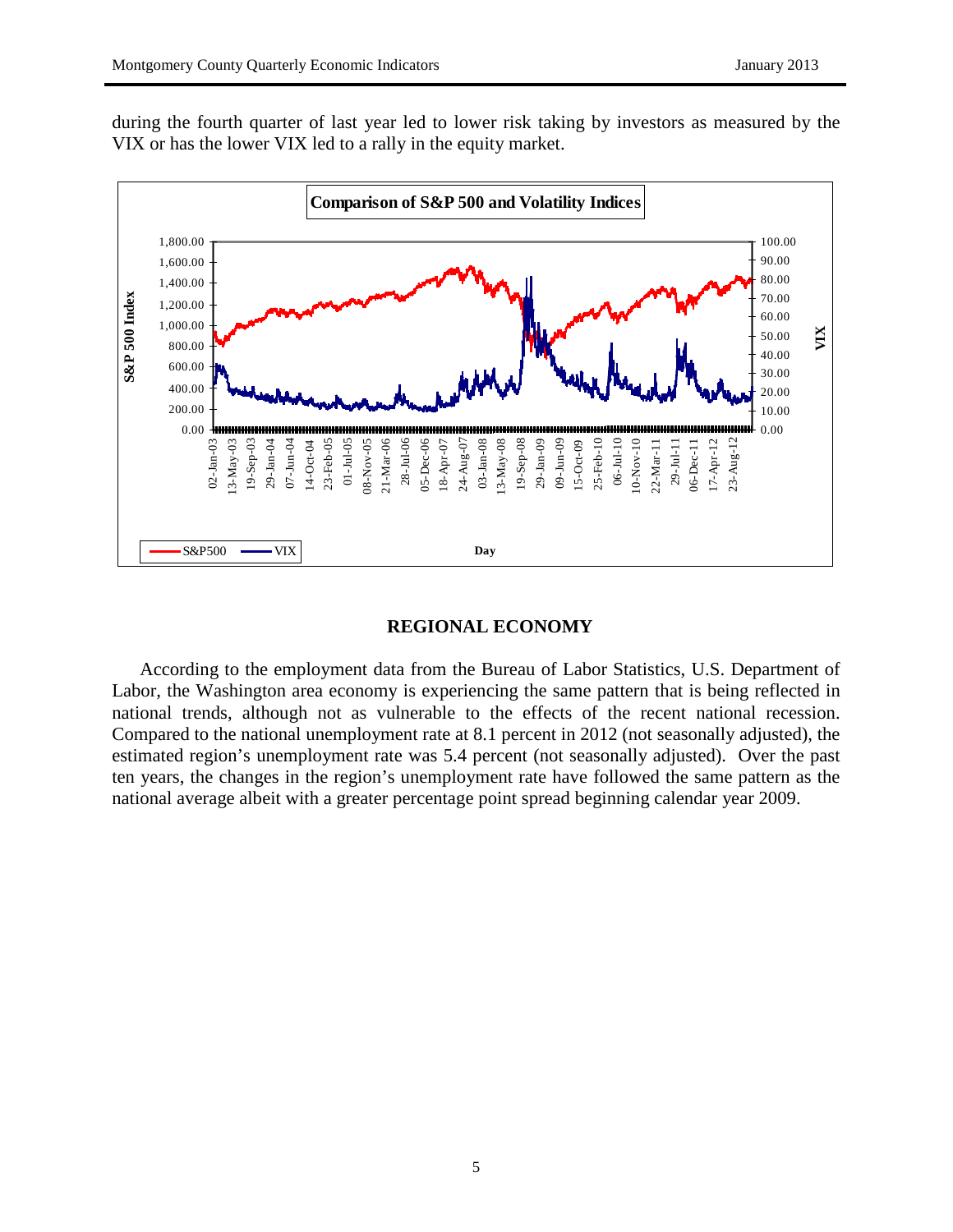

The decline in payroll employment on a year-over-year basis, that started in earnest in December 2008 and continued through March of 2010, has improved dramatically over the past two and a half years ending in November of last year. Total payroll employment stood at nearly 3.1 million (not seasonally adjusted) in November – up slightly from the 3.0 million in November 2011 – an increase of 34,300 jobs and 67,500 since March 2010.



Payroll employment for the Bethesda-Rockville-Frederick (BRF) metropolitan division also experienced growth between November 2011 and November of last year. Total payroll employment stood at 578,300 in November – up from November 2011 (↑31,100). However, during that twelve-month period, payroll employment experienced year-over-year declines in December of 2011 and January of last year.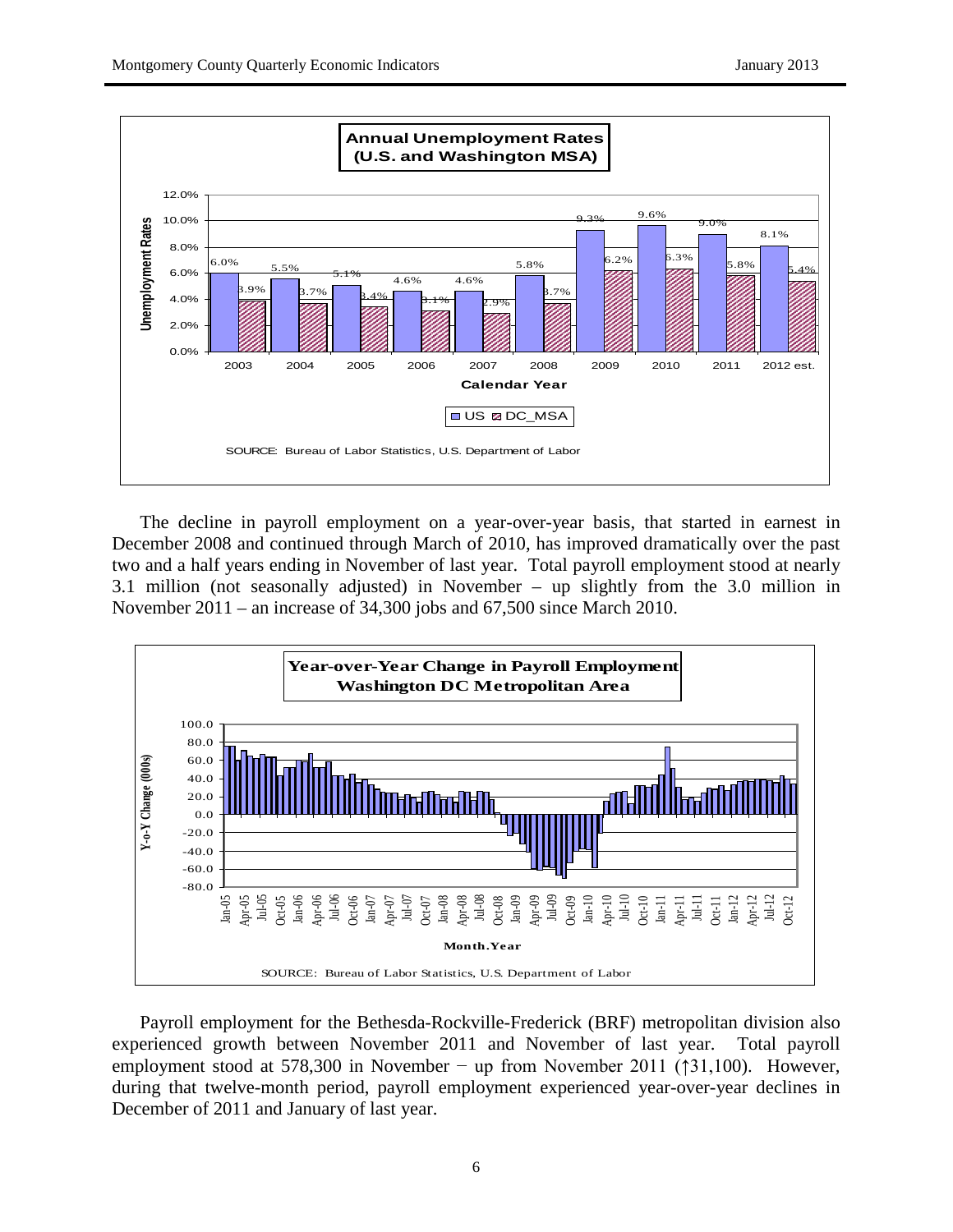Because payroll employment experienced growth the past year ending in November 2012, the unemployment rate for the BRF metropolitan division was the second lowest rate among the 34 national metropolitan divisions. In November, the unemployment rate was 4.8 percent compared to the nation's lowest rate 4.6 percent for the Framingham (MA) division.



Based on the latest coincident economic indicators for the Washington metropolitan area from the Center for Regional Analysis, George Mason University, the region's economy increased 3.9 percent from October of 2011 to October of last year – the latest date for which data are available.

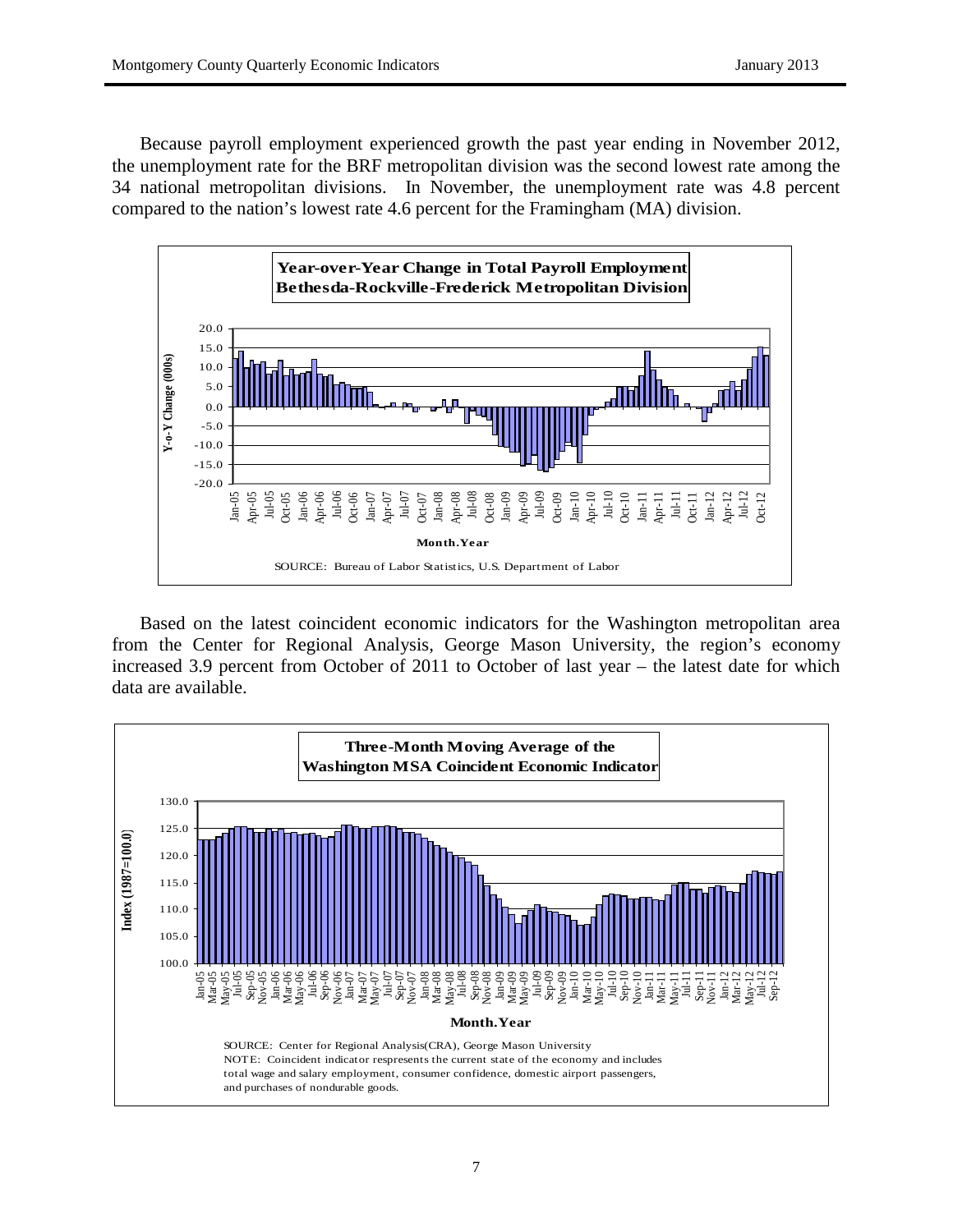The region's index of leading economic indicators suggests moderate growth over the next six to nine months. The leading index increased 2.4 percent from January 2012 to October 2012 which suggests a future economic growth rate of 2.4 percent for most of 2013.

The resale housing market across the region experienced a growth in prices, on a year-overyear basis, between October 2011 and October of last year. Based on the S&P/Case-Shiller® Home Price Index for the Washington region, prices in October increased 4.4 percent over the twelve-month period.



# **MONTGOMERY COUNTY ECONOMIC INDICATORS**

Montgomery County's economic performance improved during calendar year 2012. The major reasons for the improvement were a decrease in the unemployment rate, an increase in employment – both resident (labor force series) and payroll employment (establishment series), and an increase in the median sales price for existing homes. Residential construction also picked up in 2012.

## *Employment Situation*

Based on data from the Maryland Department of Labor, Licensing and Regulation (DLLR), average monthly resident employment (labor force series and not seasonally adjusted) in Montgomery County increased by an estimated 6,000 ( $\uparrow$ 1.2%) during 2012. Average monthly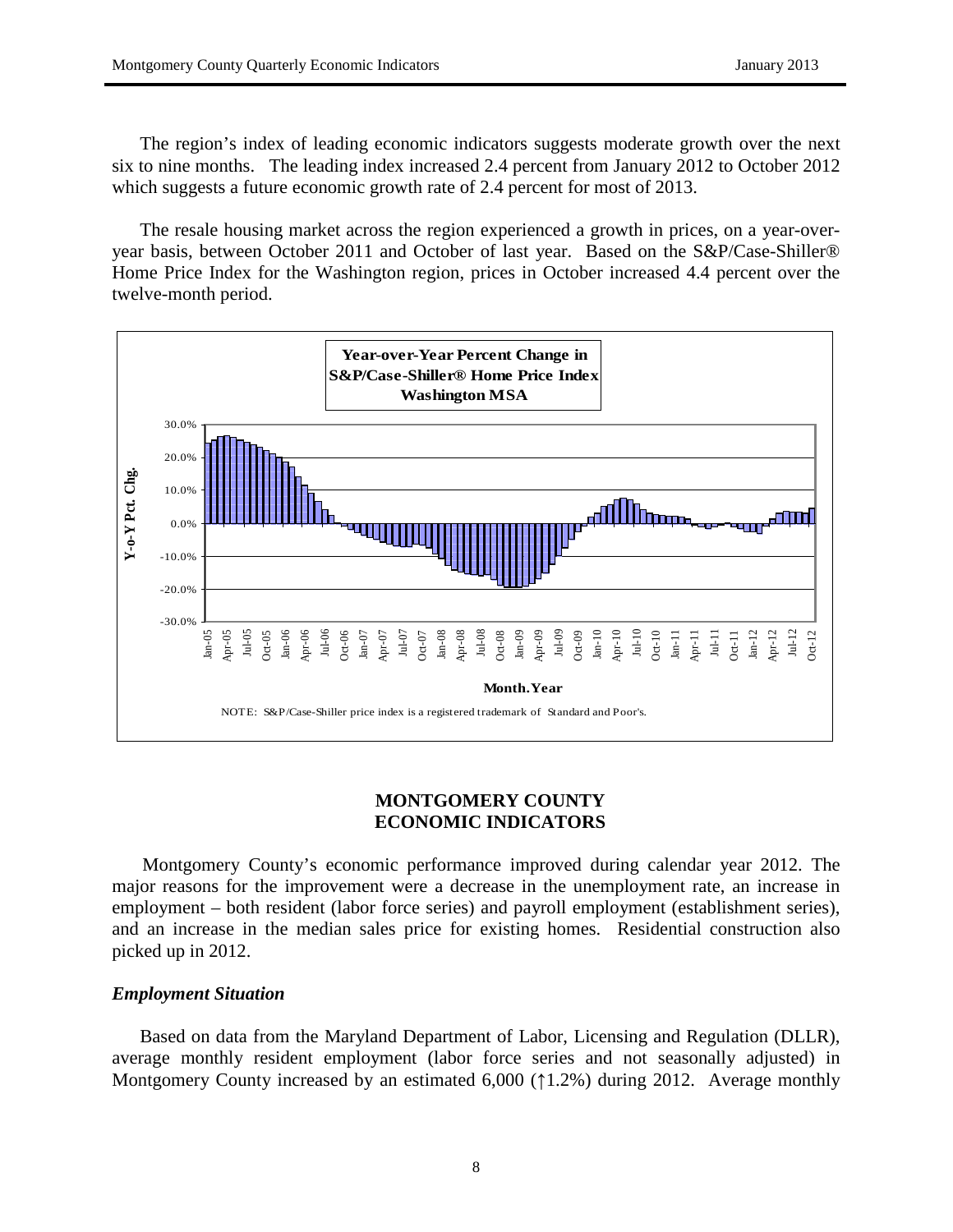resident employment stood at an estimated 504,100 in 2012 compared to 498,100 during the previous year.

However, the County's total payroll employment, as derived by the Department of Finance incorporating the establishment series from the Bureau of Labor Statistics (BLS), U.S. Department of Labor, for the Bethesda-Rockville-Frederick metropolitan division increased by a estimated monthly average of 5,700 jobs (↑1.2%) during 2012. Total payroll employment stood at an estimated monthly average of 474,200 jobs during the calendar year through November 2012 compared to a monthly average of 468,500 in 2011. The modest discrepancy between the series (6,000 versus 5,700) is attributed to the sources of payroll data. The DLLR series is derived from the unemployment insurance program while the BLS series is derived from a survey of establishments.

Resident employment in the County as derived from a survey of households rather than establishments increased from  $498,100$  in  $2011$  to an estimated  $504,100$  in  $2012 -$  or by 6,000 (↑1.2%). The County's unemployment rate declined from 5.2 percent in 2011 to 5.0 percent in 2012. Throughout the calendar year, the County's unemployment rate remained one of the lowest in the State and averaged 1.8 percentage points below the State's average in 2012.



While the unemployment rate has remained at or above the 5.0 percent level for the past four calendar years, it has declined steadily since its peak in 2010. The decline has been attributed to an increase in resident employment and a decline in the number of unemployed during the past two fiscal years. Employment grew by 11,500 over the two-year period while the number of unemployed declined by nearly 5,100 over the same period.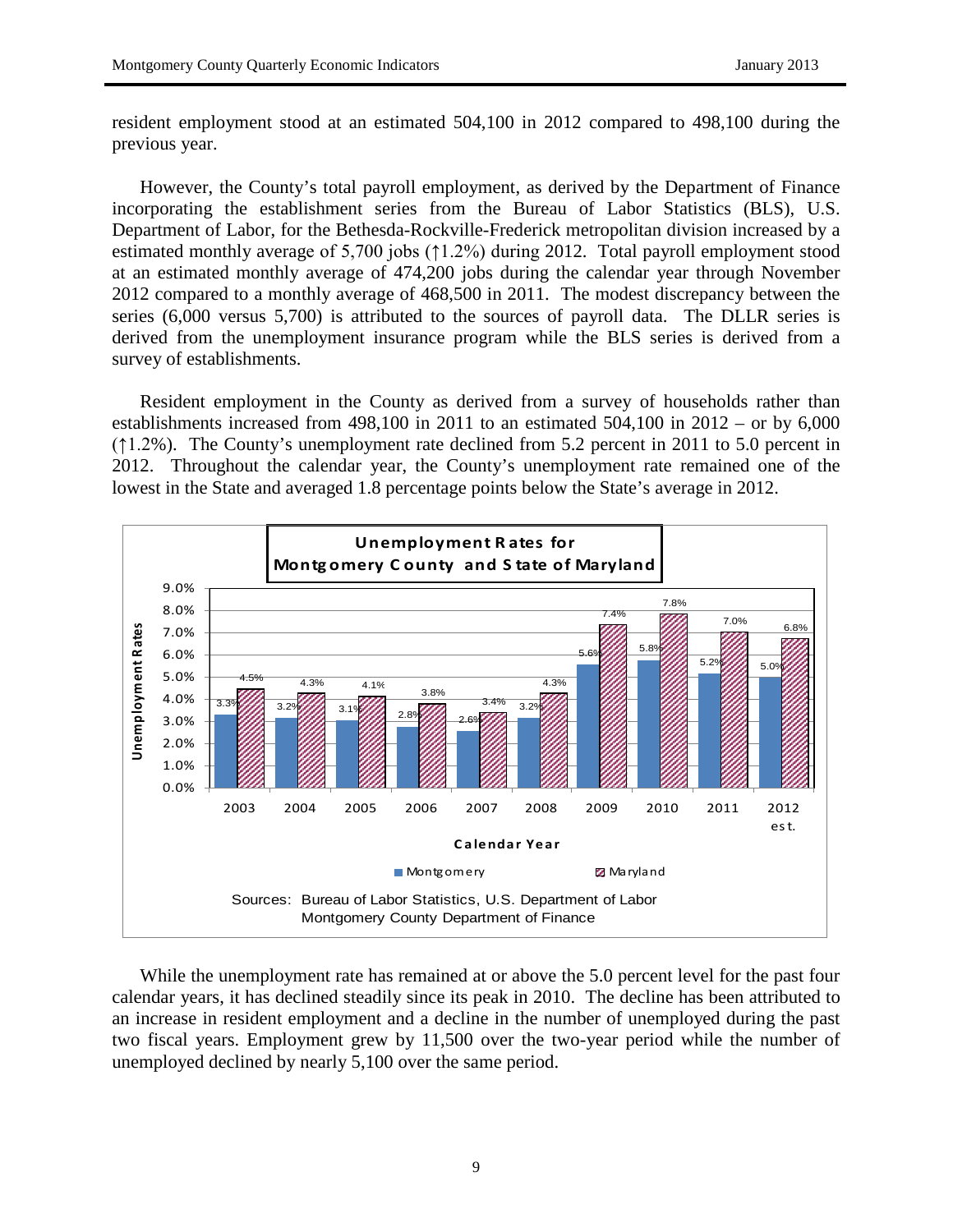## *Construction Activity*

Construction experienced strong performance during calendar year 2012. The total number of building permits (residential units and commercial permits) increased 45.9 percent and the number of total new construction starts (residential units and commercial projects) increased 6.5 percent compared to calendar year 2011. Strong residential construction starts attributed to multifamily and single-family units added a total value \$529.3 million − an increase of 21.9 percent over 2011.



However, while non-residential starts increased 45.7 percent in 2012, the total value decreased from \$904.2 million to \$761.6 million (↓15.8%). Overall, construction starts added a total value of \$1.291 billion to the property tax base. Because of the decline in the value of nonresidential starts, the total value of new construction was 3.6 percent below 2011.

At the same time that the total number of construction starts increased during 2012, construction costs were up 3.5 percent. The construction cost index developed by the *Engineering News Record* (ENR) for the Baltimore area increased 5.2 percent in 2010 and 2.9 percent in 2011. Therefore, while construction activity increased in 2012, that increase was also supported by inflation in construction costs thereby yielding a value of \$1.291 billion.

## *Residential Real Estate*

Total construction of residential units increased 4.6 percent from 2011 to 2012. The number of new single-family units increased 39.2 percent from 650 single-family units in 2011 to 905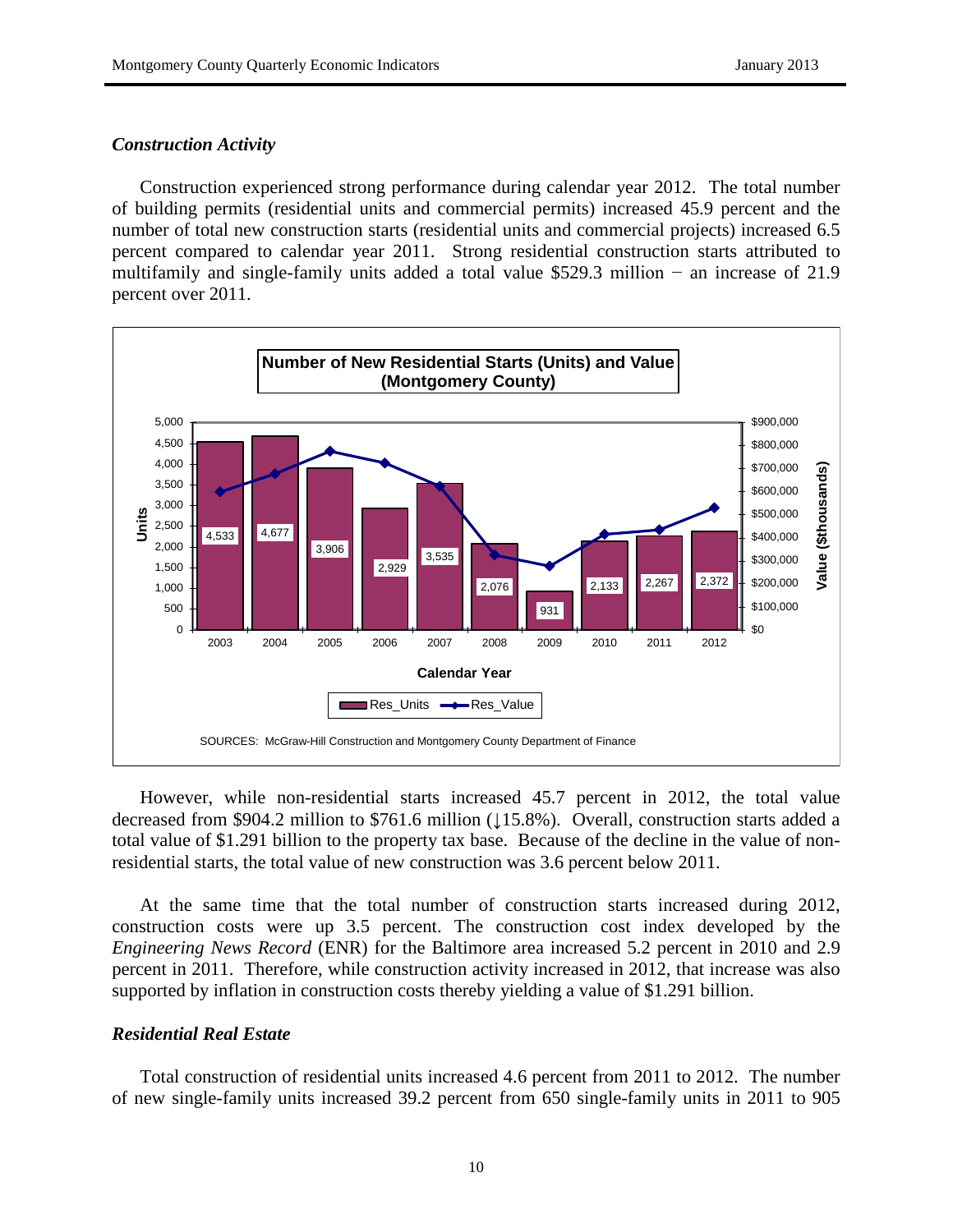units in 2012. Construction of single-family units in 2012 was the second highest number since 2007. At the same time that the number of total residential construction starts increased during 2012, the number of permitted units increased 71.9 percent through November 2012 compared to the same eleven-month period ending in November 2011 suggesting continued improvement in residential construction.

During 2012, home sales increased an estimated 3.3 percent following a decline of 8.8 percent in 2011 and an increase of 0.2 percent in 2010. Median sales prices for existing homes increased an estimated 4.9 percent and followed an increase of 2.9 percent in 2010 and no increase in 2011.



## *Retail Sales*

Using sales tax receipts as a measure of retail sales activity in the County, the growth in sales of durable and nondurable goods, excluding miscellaneous and assessment collections, increased 2.9 percent through October 2012 compared to the same ten-month period in 2011. Purchases of nondurable goods, which include food and beverage, apparel, general merchandise, and utilities and transportation, increased 6.5 percent during this period while sales of durable goods were up 1.7 percent. The increase in nondurable good purchases was attributed to food and beverage sales ( $\uparrow$ 6.3%). The increase in durable goods was attributed to a decline in sales of hardware, machinery, and equipment ( $\uparrow$ 7.8%) and building and industrial supplies ( $\uparrow$ 2.5%).

#### *Consumer Prices and Inflation*

As measured by the Consumer Price Index for All Urban Consumers (CPI-U), inflation in the Washington-Baltimore region increased 2.1 percent on a year-over-year basis in November, i.e.,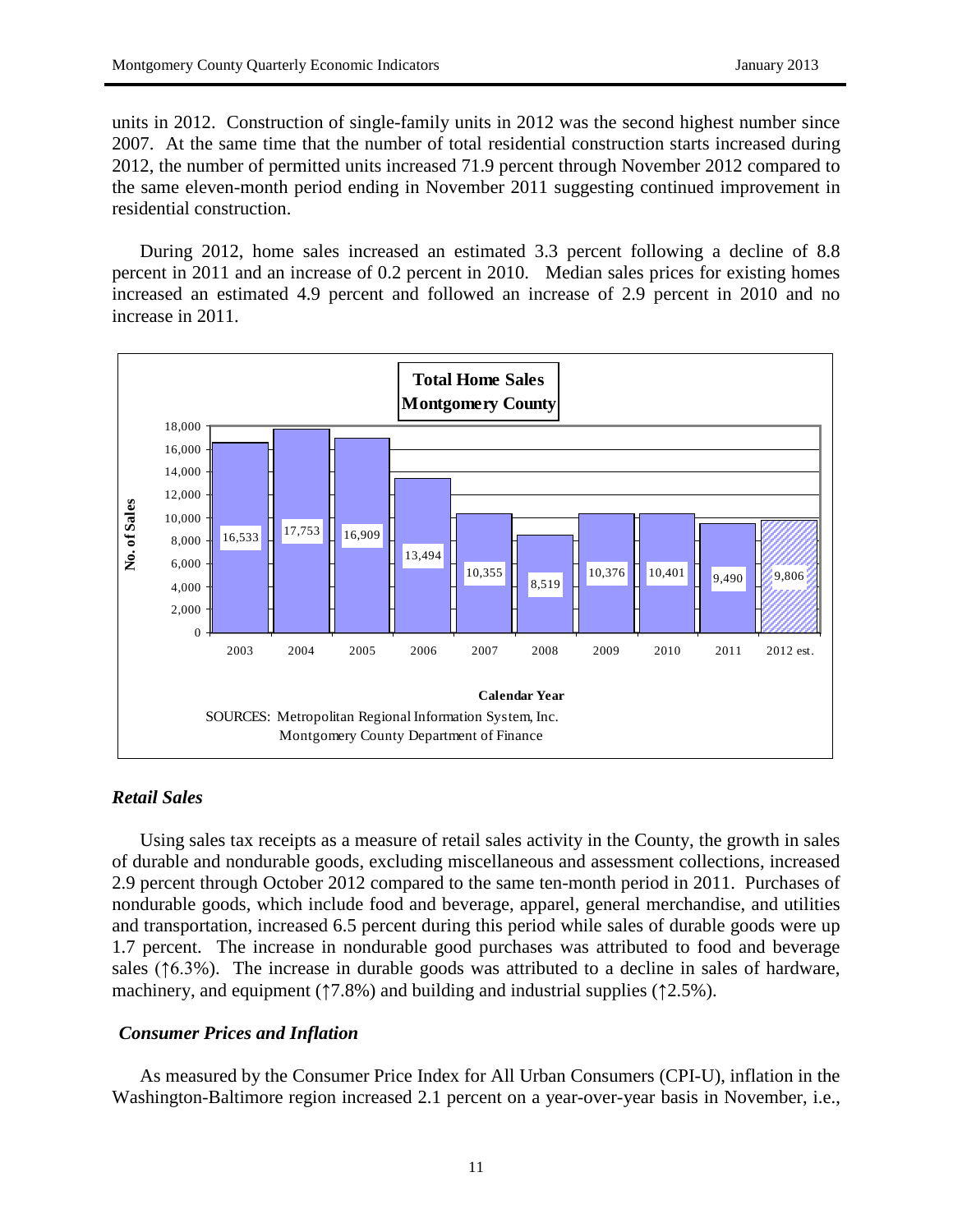November 2012 over November 2011. That modest growth continued a deceleration in the rate of inflation since July 2011 (↑4.1%). Consumer prices excluding food and energy purchases were up 2.3 percent in the region (on a year-over-year basis), which was higher compared to the national rate (↑1.9%) over the same November 2011-to-November 2012 period.

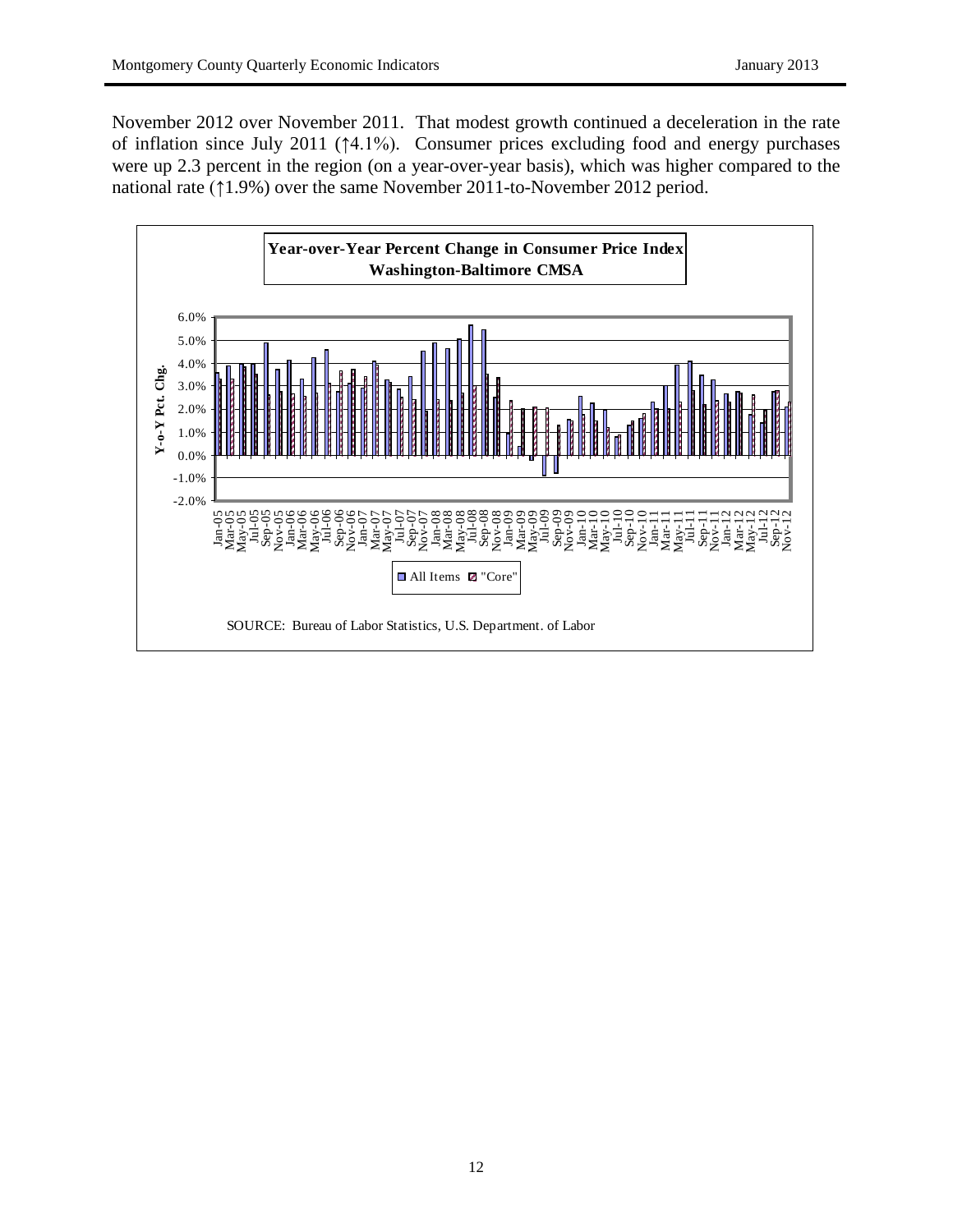## **CONCLUSION**

While the County's economy improved during 2012, the results are somewhat mixed. Although the average monthly unemployment rate declined in 2012 to 5.0 percent, it remained elevated. Employment measured either by the survey of establishments or households increased in 2012 but not at rates to drive the unemployment rate below 5 percent. Residential construction improved with the construction of single-family homes up 56.8 percent. Sales of existing homes increased but remained below 10,000 units for the second year in a row and median prices rebounded in 2012 after remaining flat in 2011.